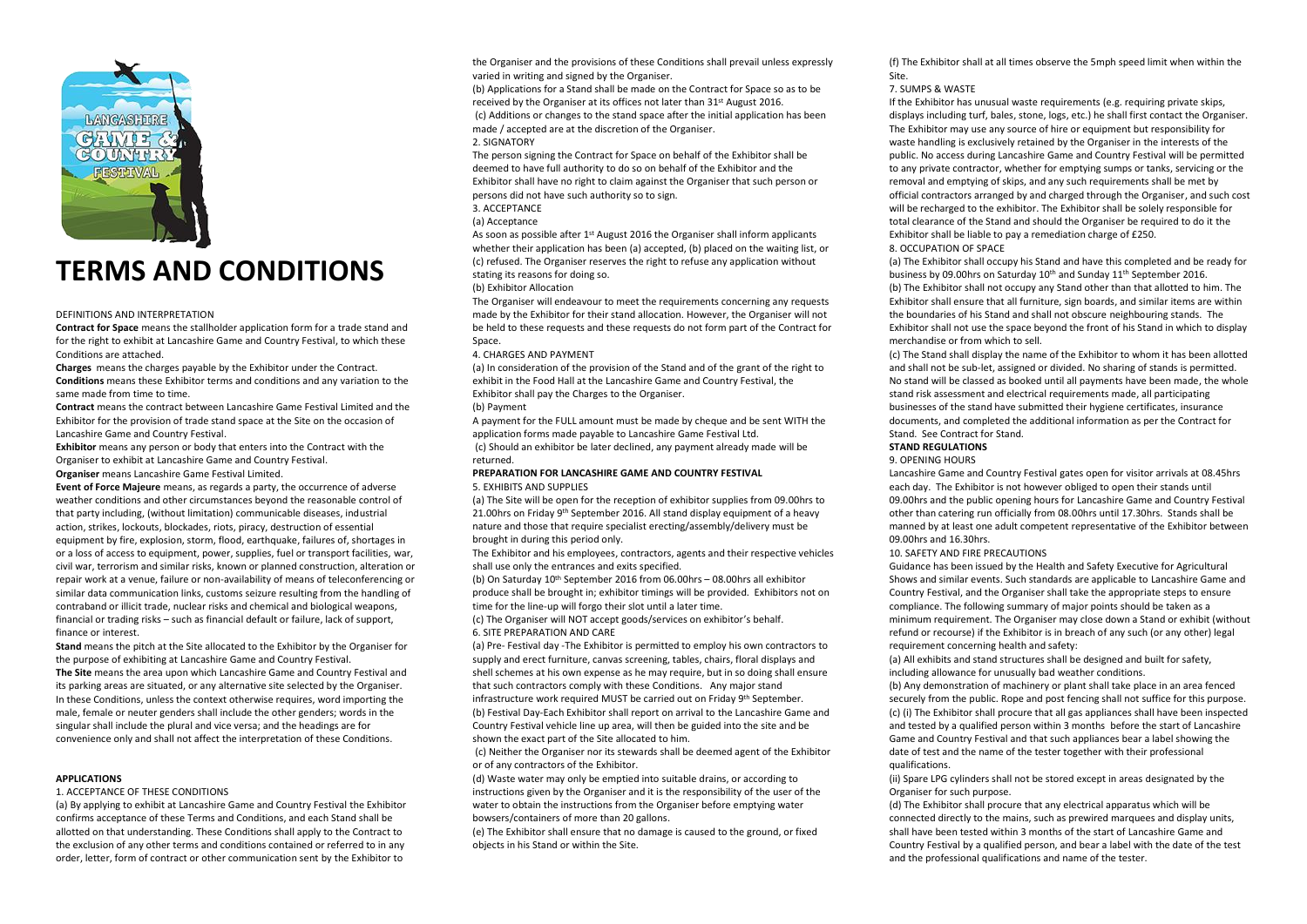(e) The Exhibitor shall forward with their Contract for Space, maintain (and produce on demand evidence of) a health and safety policy and Site-specific hazard and risk assessment.

(f) All reportable injuries, accidents and events shall be reported to the Organiser as soon as possible.

(g) The officially appointed Safety Officer for Lancashire Game and Country Festival may be contacted at any time through an event official.

(h) The Exhibitor shall ensure he/she is familiar with the location of the fire extinguishers approved in advance by the Organiser. The Organiser may close any Stand which, in the opinion of its authorised inspector, is not adequately protected against fire or, for any other reason, constitutes an unreasonable fire or other hazard. At no time may a vehicle be parked inside or adjacent to a covered Stand. Fire extinguishers will be hired from the official contractor appointed by the Organiser.

(i) The Exhibitor shall ensure that any contractor engaged by him complies with all Site safety regulations.

#### 11. SECURITY

(a) Property

(i) The Organiser is not responsible for the security or safety of exhibits or any personal effects or tools of trade belonging to the Exhibitor, its employees, the general public, agents or any contractors employed by the Exhibitor or of any structures on his Stand.

(ii) The Exhibitor shall make adequate arrangements for the protection of his goods from the time when they arrive on the Site until they are removed. The Exhibitor may sleep at night on his Stand.

(b) Identification - The Exhibitor shall ensure that any staff at the Site carry adequate personal identification.

(d) Hire - An Exhibitor who has hired any equipment via the Organiser is responsible for its maintenance and safe custody during the period of hire. 12. TIDINESS

The Exhibitor shall ensure tidiness on his Stand, and on the space in front of his Stand to a depth of 3 metres at all times and shall provide his own bins for waste. 13. NOISE RESTRICTIONS

The main festival area is in a residential area. Any Exhibitor during set up, found to be making excessive noise or disturbance on site will be required to leave the site immediately.

# 14. INSURANCE

The Exhibitor shall effect adequate insurance cover to the minimum sum of £2,000,000 in respect of loss or damage to its exhibits and any other property of the Exhibitor, his employees, directors, agents, visitors or sub-contractors which may be in or about the Lancashire Game and Country Festival, and its legal liabilities to the Organiser, its servants or agents or third parties arising out of or in connection with its participation in Lancashire Game and Country Festival. Such insurance will be effected with an insurer or underwriter of repute. The Exhibitor shall produce to the Organiser on submission of the stallholder application the policy or policies of such insurance and receipts for the premiums due in respect thereof.

15. POSTPONEMENT, CANCELLATION & FORCE MAJEURE

(a) The Organiser of the event reserves the right, at its reasonable discretion, to vary:

- the times of opening to visitors of Lancashire Game and Country Festival; - the times of build-up and breakdown of exhibits;

- the location of the Site; and

- the date of Lancashire Game and Country Festival

(b) Subject to Condition 15(c), the Organiser shall not be responsible to the Exhibitor if and to the extent that an Event of Force Majeure prevents or restricts the Organiser from running Lancashire Game and Country Festival or carrying out any of its obligations in that connection.

(c) In the event of an Event of Force Majeure leading to Lancashire Game and Country Festival being cancelled or abandoned before it is due to start, there will be no refund of the Charges, and the Exhibitor should insure against any additional losses incurred by cancellation or abandonment.

(d) Cancellation by Exhibitor - Stand Space

(i) In the event of cancellation by the Exhibitor received by the Organiser on or before 1st June 2016 the Exhibitor is liable for 25% of their stand fees as indicated on their completed Contract For Space.

(ii) In the event of cancellation by the Exhibitor received by the Organiser after 1st June and before 1st July 2016 the Exhibitor is liable for 50% of the total amount as indicated on their receipt.

(iii) In the event of cancellation by the Exhibitor received by the Organiser on or after 1<sup>st</sup> July 2016 the Exhibitor is liable for the full amount (100%) shown on their invoice.

(iv) Should an Exhibitor wish to withdraw from the event, the Exhibitor must write to the Organiser by registered post. Cancellations must be received in writing.

(f) In the event that an Exhibitor ceases trading, is liquidated or is in receivership or administration, this contract will be cancelled with immediate effect although the Exhibitor will remain liable for any outstanding charges. If another firm or company, or person takes over the assets or business of the Exhibitor and wishes to exhibit they must apply for space by completing a new stallholder application. (g) Exhibitors may not cancel or change their stand space or any additional items ordered after 1st July 2016. No refund will be given if a cancellation is received after this date.

#### 16. LIABILITY

(a) The Exhibitor indemnifies the Organiser against any and all loss, costs, expenses and liabilities caused by the Exhibitor's breach of these Conditions or by the negligence of the Exhibitor, its servants, agents or sub-contractors. (b) Nothing in these Conditions shall exclude the liability of either party for all and any losses suffered by the other party in respect of death or personal injury caused by either party's negligence, and any fraudulent misrepresentation made by either party.

(c) Save in respect of any liability of the Organiser which may arise pursuant to Condition 16(b), which shall not be limited, the aggregate liability of the Organiser (whether in contract or for negligence or breach of statutory duty or otherwise howsoever) to the Exhibitor for any loss or damage of whatsoever nature and howsoever caused shall be limited to and in no circumstances shall exceed the Charges paid or payable by the Exhibitor. In no circumstances is the Organiser liable for any indirect or consequential loss by the Exhibitor. 17. VEHICLES

(a) The following rules on parking in the traders assigned car park/s apply: - only vehicles displaying the appropriate windscreen label will be allowed into the stand area on the set up and festival days of Lancashire Game and Country Festival. Any vehicles found on Site not displaying the correct pass will be charged £25.

- any of the Exhibitor's (and its contractors') vehicles shall be parked within the white lined parking bays and NOT on any disabled bays. If disabled bays are parked within by an Exhibitor or any of its employees, agents or contractors, then they are liable to normal Lancashire Game and Country Festival parking charges and fines.

- the Exhibitor may not demonstrate vehicles outside his Stand during trading hours, nor operate vehicles, equipment or machinery likely to cause nuisance or inconvenience to the public or other exhibitors if not on the Food Hall main area. - The Exhibitor shall keep the area external to the marquee, behind his Stand clear at all times.

- any vehicle incorrectly parked will be removed at the expense of the Exhibitor. The Organiser or its appointed contractors will not be responsible for any damage or inconvenience so caused.

- under severely adverse weather conditions it may be necessary to prohibit the entry of vehicles to the Stand area. Under these circumstances vehicles shall be parked in the forward area of the marquee and in such event the Exhibitor shall

be responsible for transporting employees, equipment and merchandise to their respective stands on foot.

18. LIVE EXHIBITS

(a) There will be NO live exhibits allowed on any Stand during Lancashire Game and Country Festival.

(b) The Exhibitor is to be responsible for complying with all laws and regulations having the force of law from time to time in relation to such matters. 19. CATERING ON STANDS

(a) NO FOOD FOR IMMEDIATE CONSUMPTION HOT OR COLD IS ALLOWED. Street Food Traders and drinks companies have already been contracted by the main organisers of this event.

(b) The Exhibitor shall comply with all applicable statutory hygiene requirements and shall co-operate with the local Environmental Health Officer or their designated representative.

#### 21. WATER

There are several water points on site. Washing equipment which produces food waste should be carried out in the area assigned by the Organiser. 22. ELECTRICITY

(a) The Exhibitor may only obtain electricity direct from the Organiser's nominated electrical contractor. No private generators may be used anywhere near the Food Hall Marquee. Requests for power should be submitted prior to 1 st August 2016, failing which the Organiser may impose a surcharge. The Organiser gives no guarantee that all power requests will be granted. (b) The accuracy and freedom from fluctuation of the voltage supplied cannot be guaranteed. Exhibitors planning to use electronic equipment such as TVs or computers should consult the supplier of such equipment if in doubt. The Organiser accepts no liability in such regard subject to Condition 16(a). (c) The Exhibitor shall ensure that no electrical appliances are placed or stored on his Stand unless the same has been P.A.T. tested within the period of 3 months or has been purchased within six months immediately preceding Lancashire Game and Country Festival. Receipts may be asked for in the case of new purchases. (e) The Exhibitor shall make its supply point safe before dismantling its Stand. The Organiser may switch off any supply which appears to be unsafe or in need of attention.

#### 23. SALE AND ADVERTISEMENT

(a) The Exhibitor shall not exhibit, sell or offer for sale or advertise any article at Lancashire Game and Country Festival, nor distribute handbills or leaflets, other than on the Stand allotted to him.

(b) Exhibitors wishing to use kites, gas-filled balloons and similar forms of advertisement shall not do so without first obtaining written permission from the Organiser.

(c). The Exhibitor shall remove any board, fascia or other advertising material on request of demand by the Organiser.

#### 24. AUCTIONS

No auctions are permitted at Lancashire Game and Country Festival without the prior permission of the Organiser. All goods for sale shall be for sale at or after Lancashire Game and Country Festival by the Exhibitor or by his agent(s), or be purely for decorative or interest purposes.

# 25. COLLECTIONS

If the Exhibitor wishes to make appeals for contributions to its chosen charities funds, it shall first obtain written permission from the Organiser. If permission is granted, collections, tombola, raffles, etc., may only be conducted within the limits of the exhibitors own stand and in compliance with current applicable laws and regulation

# 26. PHOTOGRAPHY

No professional photography is permitted at Lancashire Game and Country Festival except by permission of the Organiser. Application for permission may be made to the Organisers. 27. PRICES